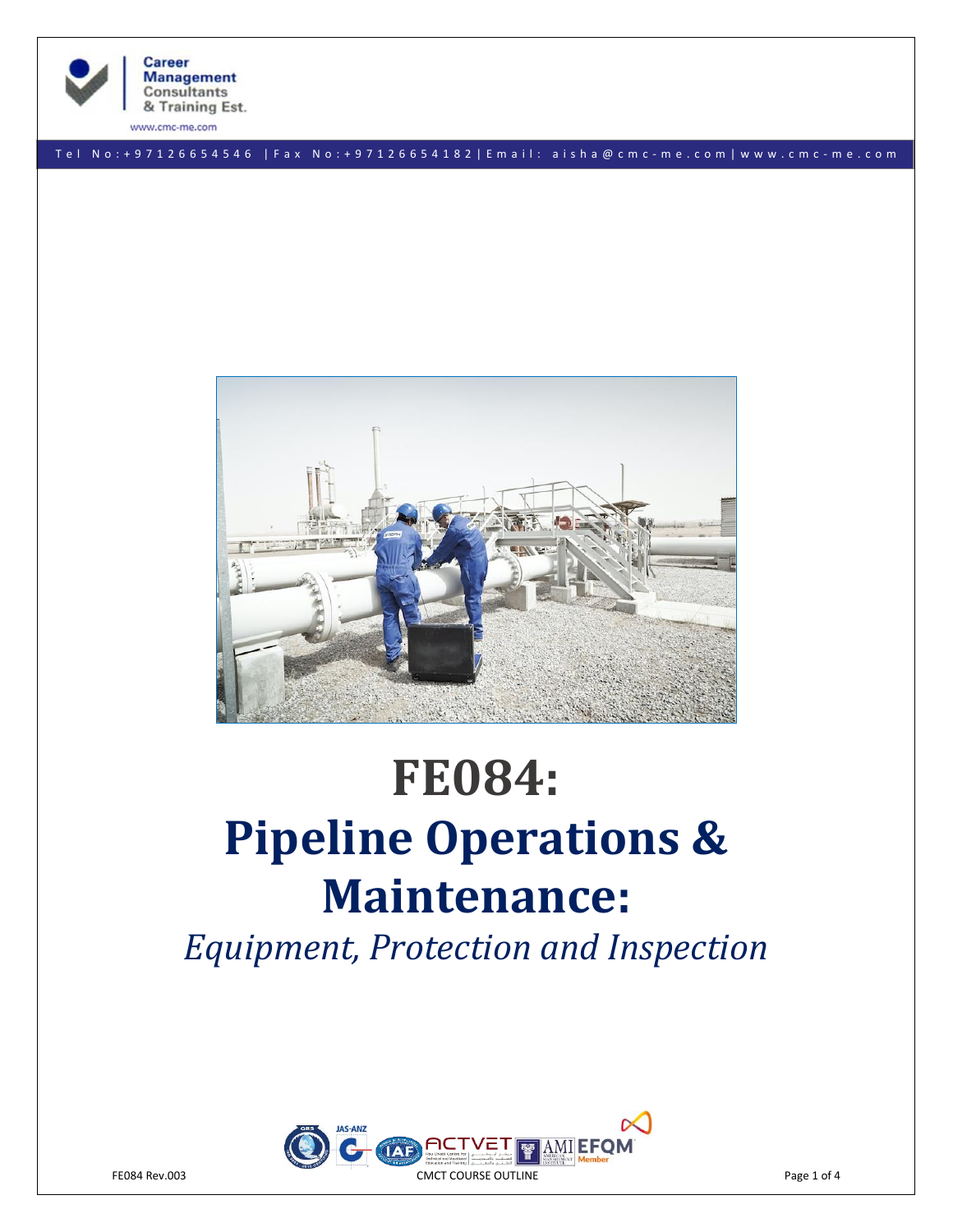

www.cmc-me.com

#### T e l N o : + 9 7 1 2 6 6 5 4 5 4 6 | F a x N o : + 9 7 1 2 6 6 5 4 1 8 2 | E m a i l : a i s h a @ c m c - m e . c o m | w w w . c m c - m e . c o m

# Training Description:

Pipeline systems for oil and gas industry play important role in modern industrial operations. The purpose of this intensive training course is to present essential characteristics of efficient operation of pipelines in various engineering applications. This training course will cover the interaction of pipelines with flow moving equipment, i.e. pumps and compressors and technical characteristics of operation of pump and compressor stations.

The participants will be introduced to main points of inspection and testing according to relevant API standards. They will also develop familiarity with methods of cleaning and other maintenance activities, including necessary repairs as prevention of failures. The course will include several workshops with real problems from industrial practice which will enable discussions and exchange of experiences.

#### This training course will highpoint:

- $\triangleright$  Main aspects of pipeline efficient and safe operation
- $\triangleright$  Approaches to pipeline flow control and measurements
- ➢ Processes of material degradation due to ageing and work load
- $\triangleright$  Best practices for pipeline cleaning and maintenance
- $\triangleright$  Inspection procedures and estimating remaining life of equipment

# Training Objectives:

#### By the end of the training, participants will be able to:

- $\checkmark$  Identify basic principles of safe operation & efficient maintenance of pipelines for various industrial applications
- $\checkmark$  Develop deep understanding & familiarity with the practical aspects of operation and maintenance activities
- $\checkmark$  Illustrate the concepts discussed and be provided with necessary experience in applying them
- $\checkmark$  Use & follow the guidelines & best industrial practices related to operation, control, inspection & testing of pipelines

# Training Designed for:

This course is intended for Process, chemical and mechanical engineers working in petrochemical and process industry, including oil refineries and gas production companies where operation and maintenance of pipelines are high importance. Operation, technical service and maintenance professionals from various processing plants involved in everyday operation, control, inspection and maintenance of pipelines, Engineers and consultants dealing with planning of new production lines and retrofitting plants and introducing new technologies, Technical professionals responsible for maintenance and repair of equipment.

# Training Program:

## *DAY ONE:*

- ❖ Pre-Test
- ❖ Overview of Technical Characteristics of Pipelines
	- Overview of main elements of oil and gas pipeline systems

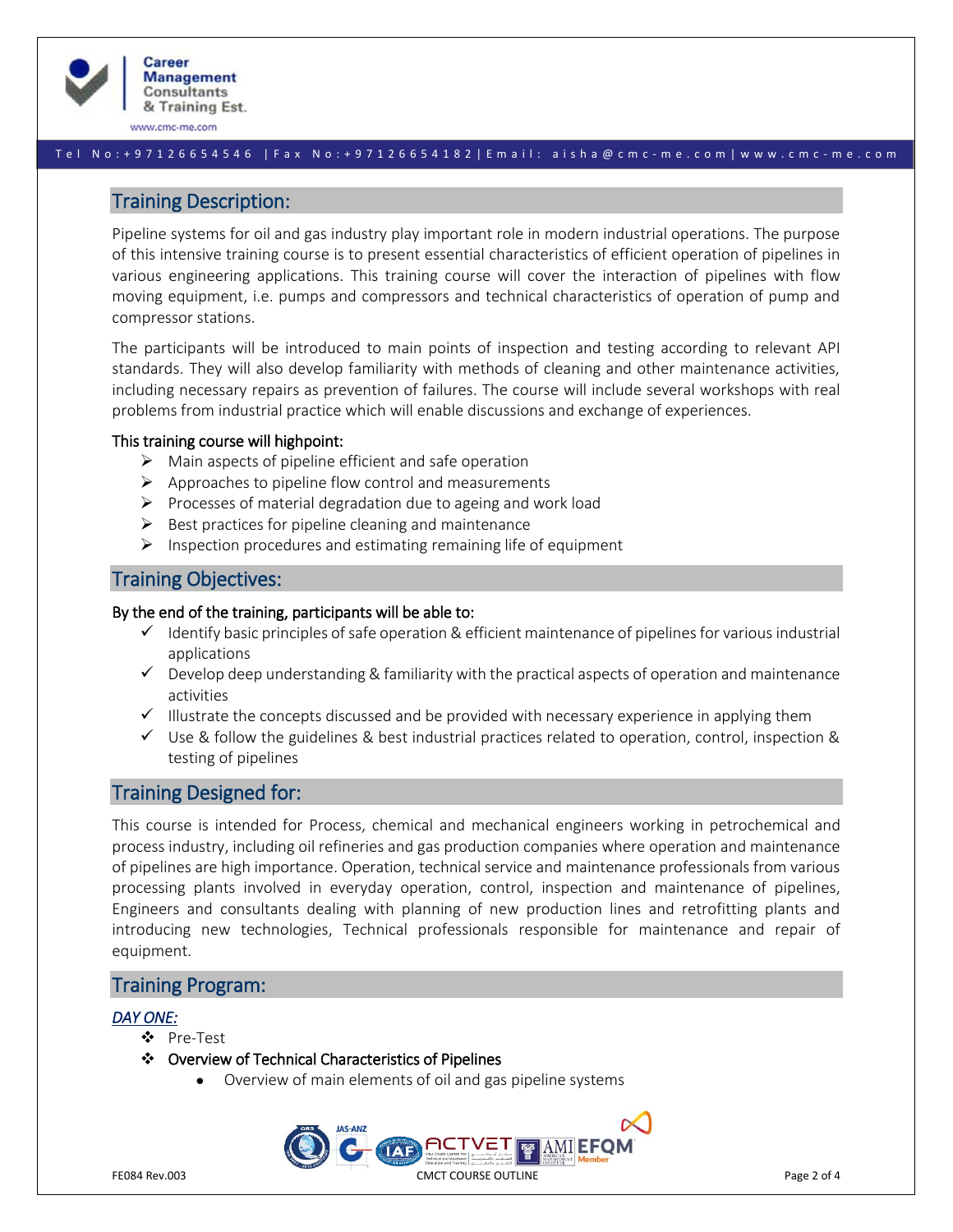

www.cmc-me.com

#### T e l N o : + 9 7 1 2 6 6 5 4 5 4 6 | F a x N o : + 9 7 1 2 6 6 5 4 1 8 2 | E m a i l : a i s h a @ c m c - m e . c o m | w w w . c m c - m e . c o m

- Selection & sizing of pipelines: flow rate, MAWP, pumping power: ASME B31.3
- Selection of pipeline material and interaction with working fluid
- Operation of pump and compressor stations
- Pipeline flow control and measurements: custody transfer
- Workshop: Examples and solutions

#### *DAY TWO:*

#### ❖ Operation & Material Degradation

- Pipeline material ageing: erosion, corrosion & stress corrosion cracking
- Corrosion Direct Assessment: External (ECDA) and internal (ICDA) Methods
- Cathodic protection, coating and other technologies: outer & inner surface
- Metal loss inline inspection (ILI) and smart pigging (NDT) monitoring
- Pipeline fatigue, cracks, seam defects and ruptures
- Workshop: Examples and solutions

## *DAY THREE:*

#### ❖ Operation & Safety Management

- Safety Instrumentation, Control Valves and Other Safety Accessories
- Transient operation and effects and water hammer
- Pipeline failure prevention & root cause analysis
- Leak detection methods (LDAR) and patrolling & surveillance: SCADA
- Inspection (RBI), Hydrostatic test methodology
- Workshop: Examples and Solutions

## *DAY FOUR:*

#### ❖ Maintenance Technologies

- Pipeline maintenance & cleaning technologies: pipeline reconditioning
- Monitoring of pipeline vibrations and support integrity
- Repair technologies: welding of composite sleeves and segment replacements
- Maintenance of valves, fittings and accessories
- Valve repair: hot tapping, temporary plugging (stopple)
- Workshop: Examples and solutions

## *DAY FIVE:*

## ❖ Testing & Monitoring in Operation

- Hydrostatic testing: allowable operating pressure and hydrostatic test pressure
- Reliability and availability of pipelines in operation
- Risk based inspection (RBI)
- Fitness for Service (FFS)
- Estimate of remaining life of equipment
- ❖ Course Conclusion
- ❖ Final Examination and EVALUATION

# Training Requirement:

"Hand's on practical sessions, equipment and software will be applied during the course if required and as per the client's request."